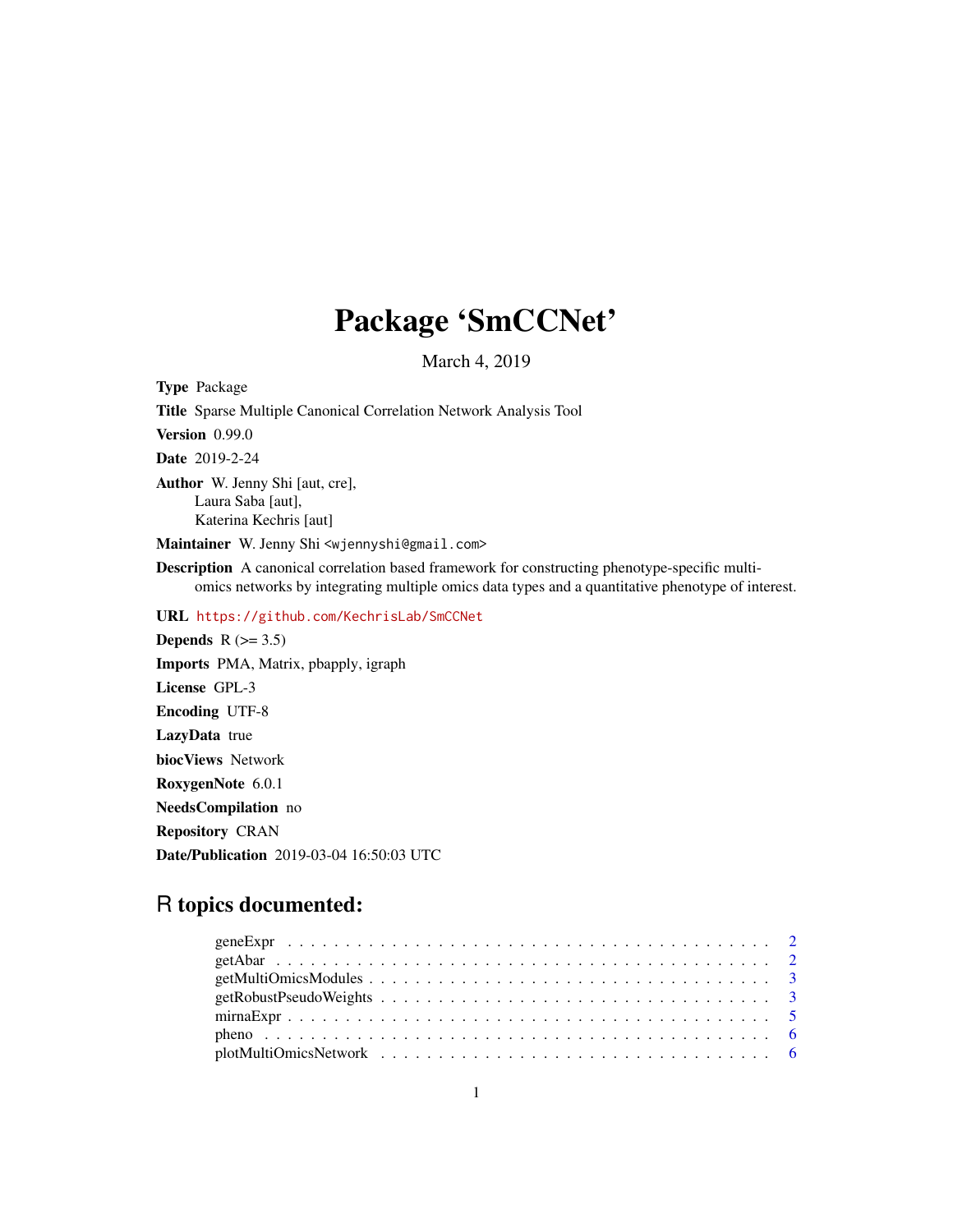#### <span id="page-1-0"></span>**Index** [8](#page-7-0) **8**

#### Description

A matrix containing simulated mRNA expression levels for 358 subjects (rows) and 500 features (columns).

#### Usage

geneExpr

#### Format

An object of class matrix with 358 rows and 500 columns.

| getAbar | Compute the similarity matrix based on one or more canonical corre- |
|---------|---------------------------------------------------------------------|
|         | <i>lation weight vectors.</i>                                       |

#### Description

Compute the similarity matrix based on the outer products of absolute canonical correlation weights.

#### Usage

getAbar(Ws, P1 = NULL, FeatureLabel = NULL)

#### Arguments

| Ws           | A canonical correlation weight vector or matrix. If Ws is a matrix, then each<br>column corresponds to one weight vector.                                                                    |
|--------------|----------------------------------------------------------------------------------------------------------------------------------------------------------------------------------------------|
| <b>P1</b>    | Total number of features for the first omics data type.                                                                                                                                      |
| FeatureLabel | If FeatureLabel = NULL (default), the feature names will be $\{TypeI_1, \dots, TypeI_{p_1}, TypeII_1, \dots, TypeI_{p_n}\}$<br>where $p_1$ =P1, and p is the total number of omics features. |

#### Value

A  $p \times p$  symmetric non-negative matrix.

#### Examples

```
w <- matrix(rnorm(6), nrow = 3)
Ws <- apply(w, 2, function(x)return(x/sqrt(sum(x^2))))
abar \leq getAbar(Ws, P1 = 2, FeatureLabel = NULL)
```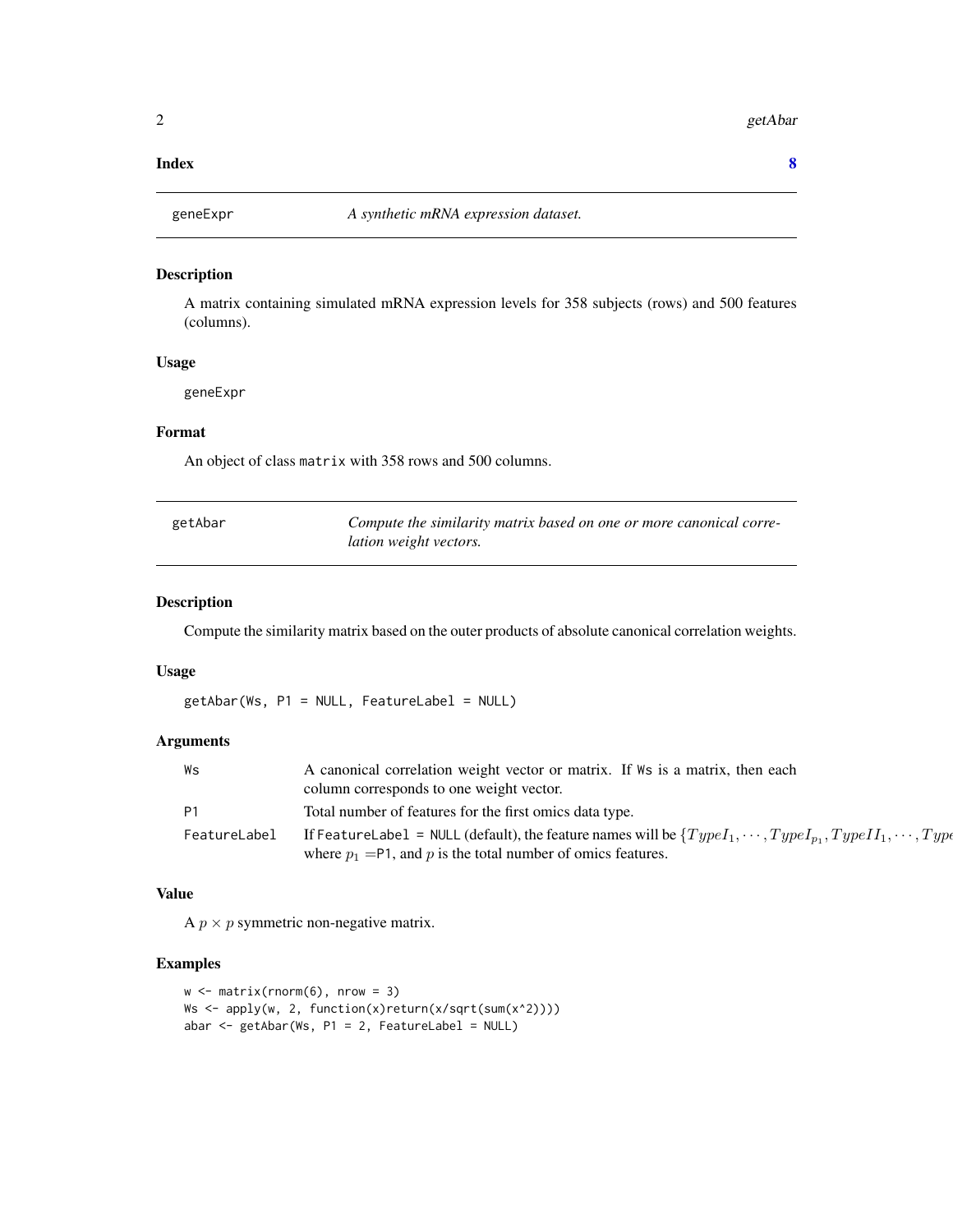<span id="page-2-0"></span>getMultiOmicsModules *Extract multi-omics modules based on the similarity matrix.*

#### Description

Apply hierarchical tree cutting to the similarity matrix and extract modules that contain both omics data types.

#### Usage

```
getMultiOmicsModules(Abar, P1, CutHeight = 1 - 0.1^10, PlotTree = TRUE)
```
#### Arguments

| Abar           | A similary matrix for all features (both omics data types).                     |
|----------------|---------------------------------------------------------------------------------|
| P <sub>1</sub> | Total number of features for the first omics data type.                         |
| CutHeight      | Height threshold for the hierarchical tree cutting. Default is $1 - 0.1^{10}$ . |
| PlotTree       | Logical. Whether to create a hierarchical tree plot.                            |

#### Value

A list of multi-omics modules.

#### Examples

```
set.seed(123)
w \leftarrow \text{norm}(5)w < -w/sqrt(sum(w^2))abar \leq getAbar(w, P1 = 2, FeatureLabel = NULL)
modules <- getMultiOmicsModules(abar, P1 = 2, CutHeight = 0.5)
```
#### getRobustPseudoWeights

*Calculate the canonical correlation weights based on sparse multiple canonical correlation analysis (SmCCA), sparse supervised canonical correlation analysis (SsCCA), or sparse canonical correlation analysis (SCCA).*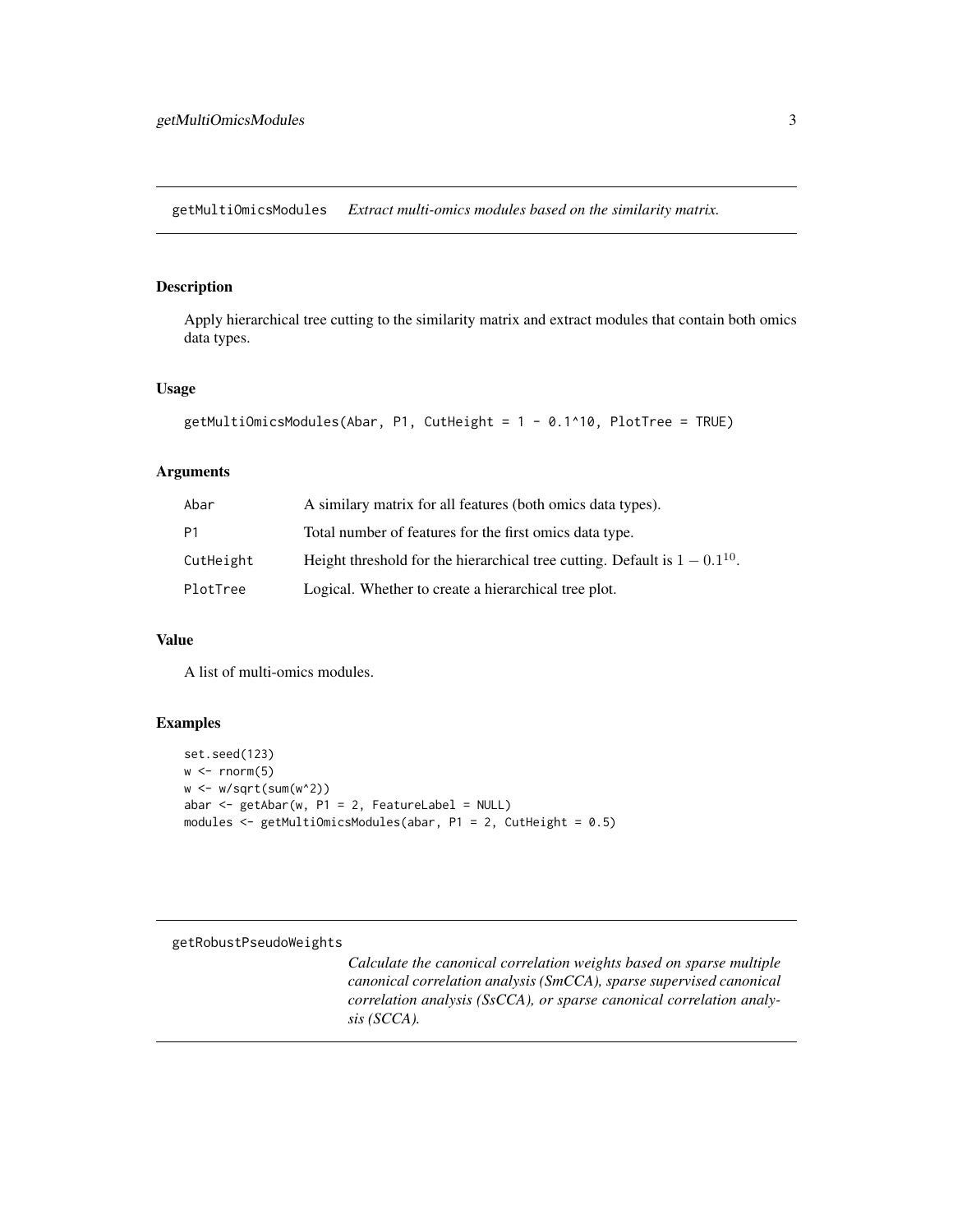#### Description

Integrate two omics data type (and a quantitative phenotype), and calculate the absolute canonical correlation weights for the omics features using SmCCA SsCCA, or SCCA. SmCCA and SsCCA take into account a phenotype/trait. SmCCA maximizes the total (weighted or unweighted) pairwise canonical correlation weights between two omics data types and the trait. It requires the trait to be quantitative. SsCCA prioritizes omics features based on the trait, and assigns non-zero canonical weights to features that are more correlated to the trait. SCCA does not use any trait information for computing the canonical correlation weights. All of these three methods are included in this function, along with an omics feature subsampling scheme.

#### Usage

```
getRobustPseudoWeights(X1, X2, Trait, Lambda1, Lambda2, s1 = 0.7, s2 = 0.7,
 NoTrait = FALSE, FilterByTrait = FALSE, SubsamplingNum = 1000,
 CCcoef = NULL, trace = FALSE)
```
#### **Arguments**

| X1             | An $n \times p_1$ data matrix (e.g. mRNA) with $p_1$ features and n subjects.                                                                                                                                                                                                       |
|----------------|-------------------------------------------------------------------------------------------------------------------------------------------------------------------------------------------------------------------------------------------------------------------------------------|
| X <sub>2</sub> | An $n \times p_2$ data matrix (e.g. miRNA) with $p_2$ features and n subjects.                                                                                                                                                                                                      |
| Trait          | An $n \times 1$ trait data matrix for the same n subjects.                                                                                                                                                                                                                          |
| Lambda1        | LASSO penalty parameter for X1. Lambda1 needs to be between 0 and 1.                                                                                                                                                                                                                |
| Lambda2        | LASSO penalty parameter for X2. Lambda2 needs to be between 0 and 1.                                                                                                                                                                                                                |
| s1             | Proportion of mRNA features to be included, default at $s1 = 0.7$ . s1 needs to<br>be between 0 and 1.                                                                                                                                                                              |
| s2             | Proportion of miRNA features to be included, default at $s1 = 0.7$ . s2 needs to<br>be between 0 and 1.                                                                                                                                                                             |
| NoTrait        | Logical, default is FALSE. Whether trait information is provided.                                                                                                                                                                                                                   |
| FilterByTrait  | Logical, default is FALSE. Whether only the top $(80\%)$ features with highest<br>correlation to the trait will be assigned nonzero weights. The choice of $80\%$ is<br>based on the PMA package.                                                                                   |
|                | SubsamplingNum Number of feature subsamples. Default is 1000. Larger number leads to more<br>accurate results, but at a higher cost.                                                                                                                                                |
| CCcoef         | Optional coefficients for the SmCCA pairwise canonical correlations. If CCcoef = NULL<br>(default), then the objective function is the total sum of all pairwise canonical<br>correlations. It can also be a coefficient vector that follows the column order of<br>$combn(K, 2)$ . |
| trace          | Logical. Whether to display the CCA algorithm trace.                                                                                                                                                                                                                                |

#### Details

```
To choose SmCCA, set NoTrait = FALSE, FilterByTrait = FALSE. To choose SsCCA, set
NoTrait = FALSE, FilterByTrait = TRUE. To choose SCCA, set Trait = NULL, NoTrait = TRUE.
```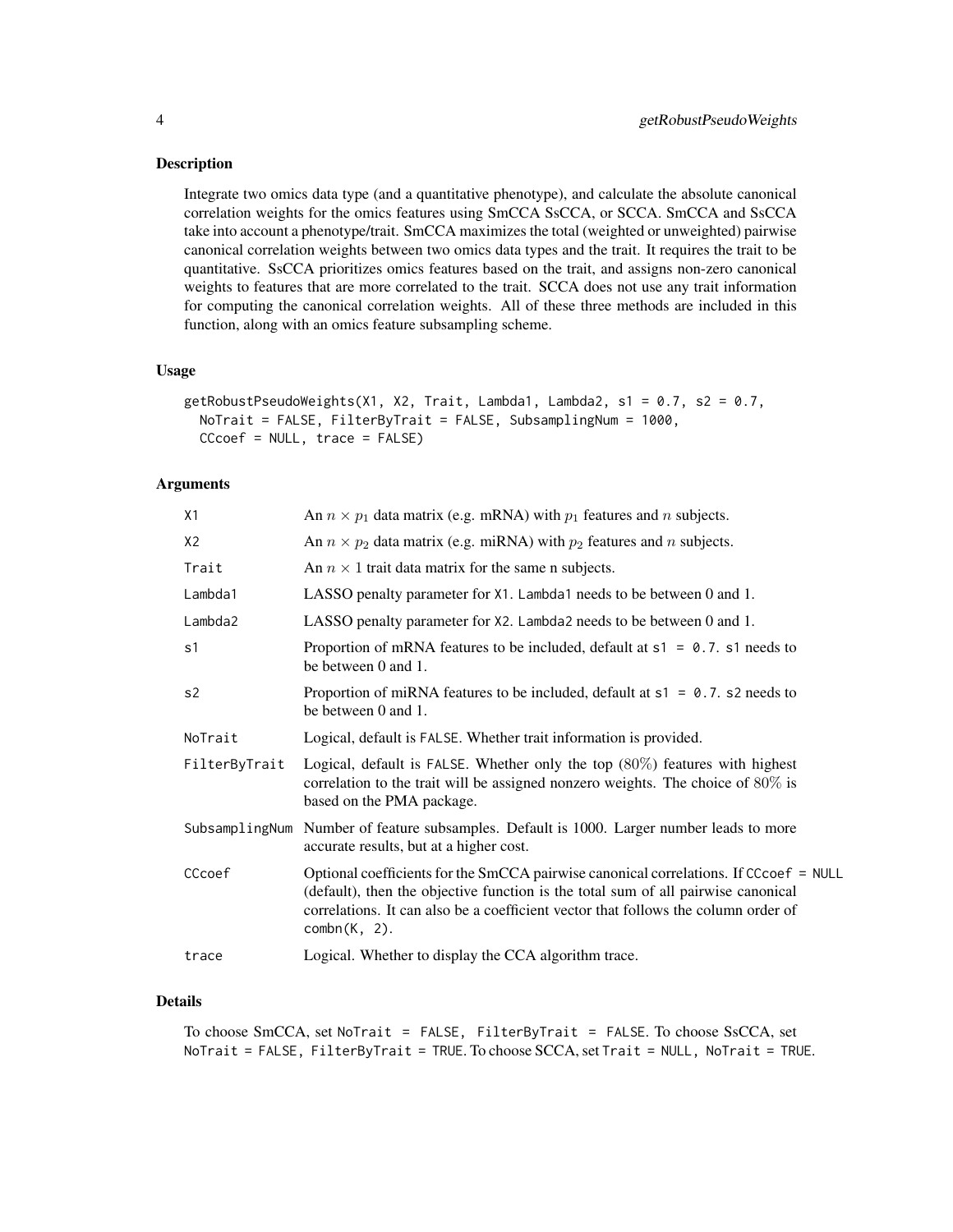#### <span id="page-4-0"></span>mirnaExpr 5

#### Value

A canonical correlation weight matrix with  $p_1 + p_2$  rows. Each column is the canonical correlation weights based on subsampled X1 and X2 features. The number of columns is SubsamplingNum.

#### Examples

```
## For illustration, we only subsample 5 times.
set.seed(123)
# Unweighted SmCCA
W1 <- getRobustPseudoWeights(geneExpr, mirnaExpr, Trait = pheno, Lambda1 = 0.05,
 Lambda2 = 0.05, s1 = 0.7, s2 = 0.9, NoTrait = FALSE, FilterByTrait = FALSE,
 SubsamplingNum = 5, CCcoef = NULL, trace = FALSE)
# Weighted SmCCA
W2 <- getRobustPseudoWeights(geneExpr, mirnaExpr, Trait = pheno, Lambda1 = 0.05,
 Lambda2 = 0.05, s1 = 0.7, s2 = 0.9, NoTrait = FALSE, FilterByTrait = FALSE,
 SubsamplingNum = 5, CCcoef = c(1, 5, 5), trace = FALSE)
# SsCCA
W3 <- getRobustPseudoWeights(geneExpr, mirnaExpr, Trait = pheno, Lambda1 = .05, Lambda2 = 0.5,
 s1 = 0.7, s2 = 0.9, NoTrait = FALSE, FilterByTrait = TRUE,
 SubsamplingNum = 5, CCcoef = NULL, trace = FALSE)
# SCCA
W4 <- getRobustPseudoWeights(geneExpr, mirnaExpr, Trait = NULL, Lambda1 = 0.05,
 Lambda2 = 0.05, s1 = 0.7, s2 = 0.9, NoTrait = TRUE,
 SubsamplingNum = 5, CCcoef = NULL, trace = FALSE)
```
mirnaExpr *A synthetic miRNA expression dataset.*

#### Description

A matrix containing simulated miRNA expression levels for 358 subjects (rows) and 100 features (columns).

#### Usage

mirnaExpr

#### Format

An object of class matrix with 358 rows and 100 columns.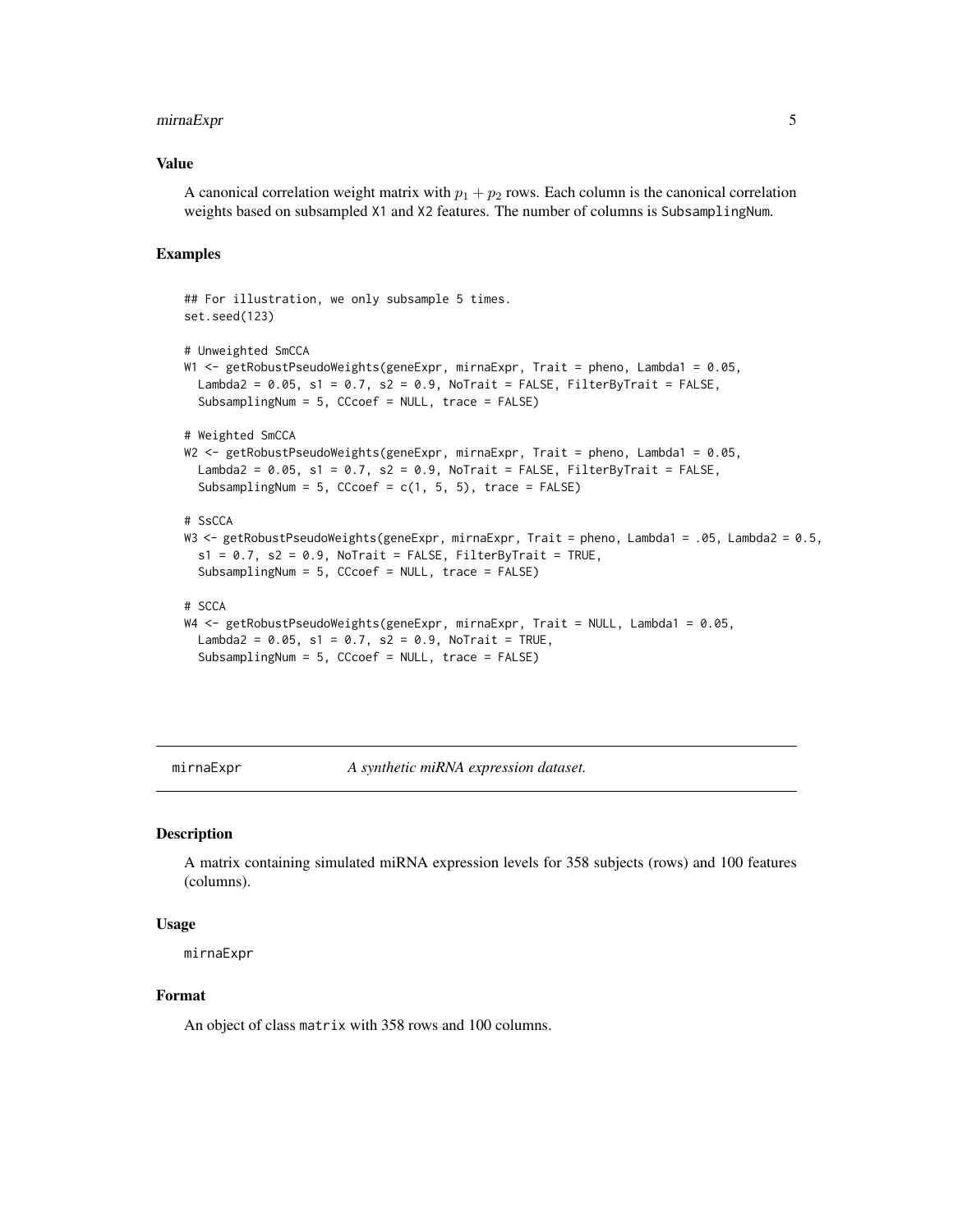<span id="page-5-0"></span>

#### Description

A matrix containing simulated quantitative phenotype measures for 358 subjects (rows).

#### Usage

pheno

#### Format

An object of class matrix with 358 rows and 1 columns.

plotMultiOmicsNetwork *Plot multi-omics module networks.*

#### Description

Plot multi-omics modules based on similarity matrix derived from pseudo canonical weights and pairwise feature correlations.

#### Usage

```
plotMultiOmicsNetwork(Abar, CorrMatrix, multiOmicsModule, ModuleIdx, P1,
 EdgeCut = 0, FeatureLabel = NULL, AddCorrSign = TRUE, SaveFile = NULL,
  ShowType1Label = TRUE, ShowType2Label = TRUE, PlotTitle = "",
 NetLayout = "lgl", ShowNodes = TRUE, VertexLabelCex = 1,
 VertexSize = 1)
```
#### Arguments

| Abar             | A $p \times p$ similary matrix for both omics data types based on pseudo canonical<br>correlation weights. $p$ is the number of total features for the two omics data<br>types. All entries are non-negative.                                                                        |
|------------------|--------------------------------------------------------------------------------------------------------------------------------------------------------------------------------------------------------------------------------------------------------------------------------------|
| CorrMatrix       | A $p \times p$ correlation matrix that provides sign information for the network.                                                                                                                                                                                                    |
| multiOmicsModule |                                                                                                                                                                                                                                                                                      |
|                  | A list of multi-omics modules.                                                                                                                                                                                                                                                       |
| ModuleIdx        | Index for the module to be plotted. It can not exceed the length of multiomics Module.                                                                                                                                                                                               |
| P1               | Total number of features for the first omics data type.                                                                                                                                                                                                                              |
| EdgeCut          | A numerical value between 0 and 1, indicating an edge threshold for the net-<br>work. Any features (network nodes) without any edge strength that passes the<br>threshold are excluded from the figure. If $EdgeCut = 0$ (default), then the full<br>module network will be created. |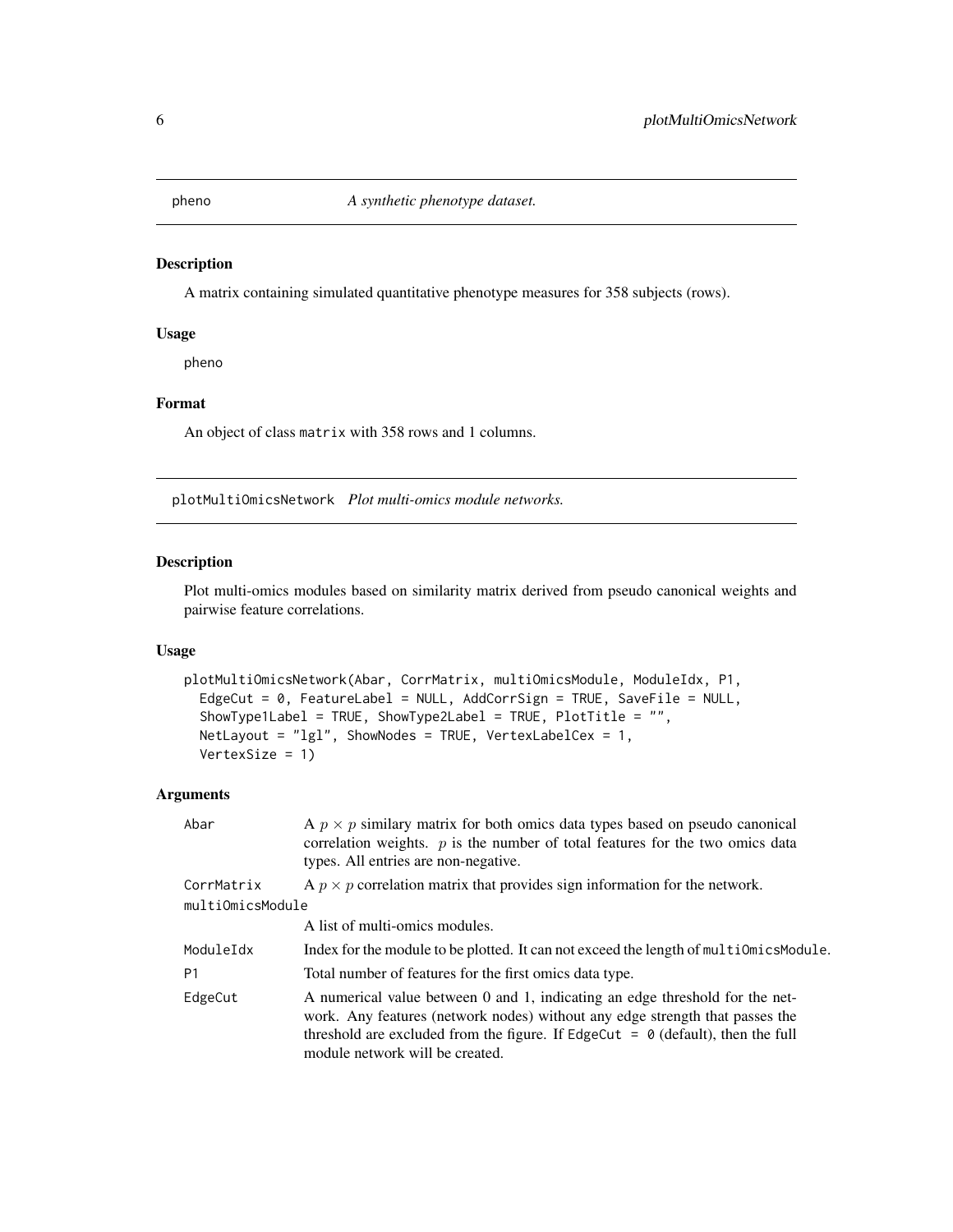| FeatureLabel   | A $1 \times p$ vector indicating feature names. If FeatureLabel = NULL (default),<br>the feature names will be $\{TypeI_1, \cdots, TypeI_{p_1}, TypeII_1, \cdots, TypeII_{p-p_1}\},\$<br>where $p_1 = P1$ .                               |
|----------------|-------------------------------------------------------------------------------------------------------------------------------------------------------------------------------------------------------------------------------------------|
| AddCorrSign    | Logical. Whether to add a positive or negative sign to each network edge based<br>on pairwise feature correlations.                                                                                                                       |
| SaveFile       | A pdf file name for the figure output. If SaveFile $=$ NULL (default), the figure<br>will not be saved.                                                                                                                                   |
|                | ShowType1Label Logical. Whether to label the network nodes for the first omics data type.                                                                                                                                                 |
|                | ShowType2Labe1 Logical. Whether to label the network nodes for the second omics data type.                                                                                                                                                |
| PlotTitle      | A title for the figure. Default is without any title.                                                                                                                                                                                     |
| NetLayout      | Graphical layout for the network. Possible options are circle for circle lay-<br>out, sphere for 3D sphere, fr for Fruchterman-Reinhold, and 1g1 for the LGL<br>algorithm. Refer to igraph manual for more details on the layout options. |
| ShowNodes      | Logical. Whether to show network nodes.                                                                                                                                                                                                   |
| VertexLabelCex | Scaling factor for the vertex labels.                                                                                                                                                                                                     |
| VertexSize     | Size of the vertices.                                                                                                                                                                                                                     |

#### Value

A multi-omics network figure.

#### Examples

```
set.seed(123)
w \leftarrow \text{norm}(5)w <- w/sqrt(sum(w^2))
abar <- getAbar(w, P1 = 2, FeatureLabel = NULL)
modules <- getMultiOmicsModules(abar, P1 = 2, CutHeight = 0.5)
x <- cbind(geneExpr[ ,seq_len(2)], mirnaExpr[ , seq_len(3)])
corr \leftarrow cor(x)
```
plotMultiOmicsNetwork(abar, corr, modules, ModuleIdx = 1, P1 = 2)